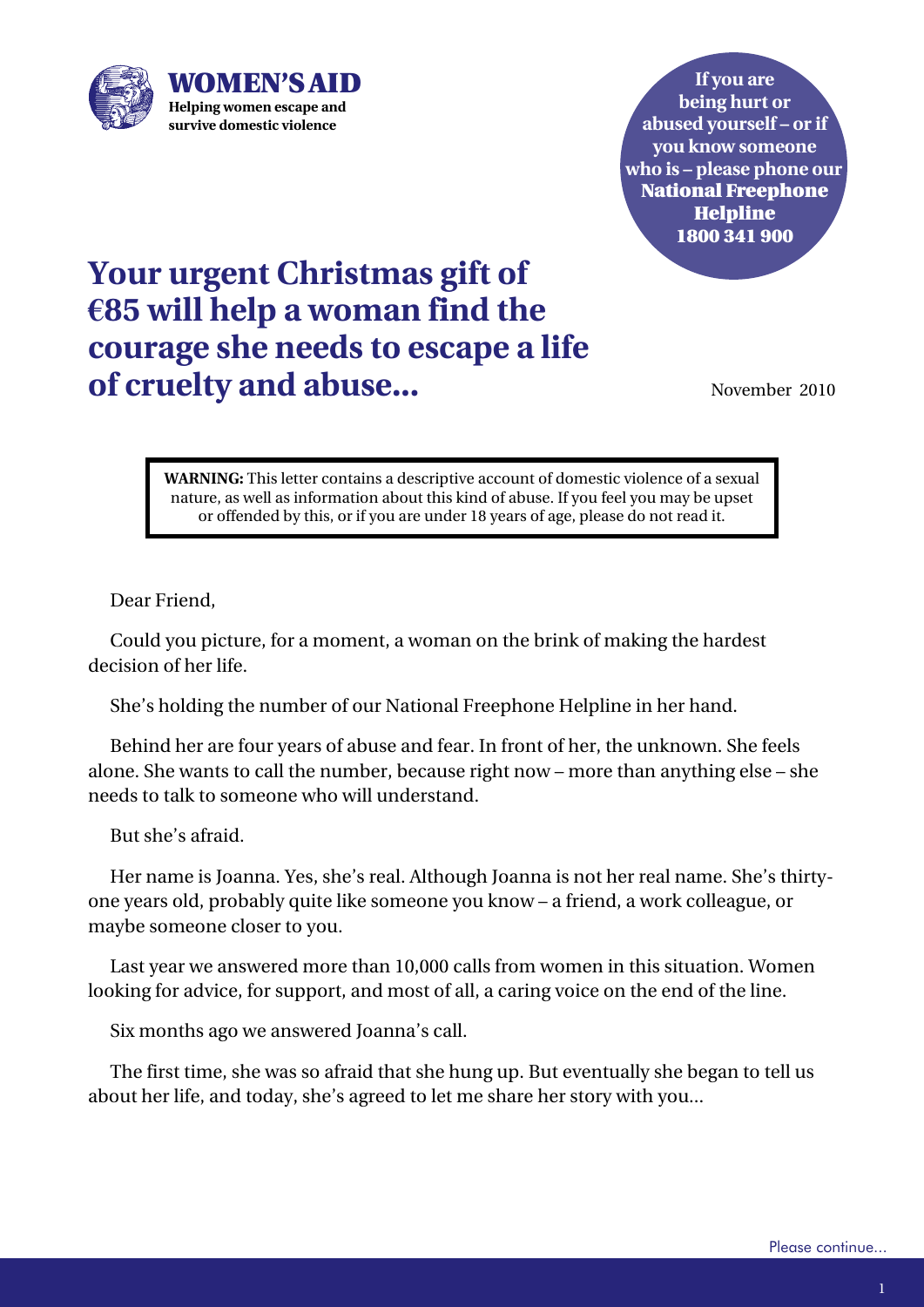But first I have to tell you about our urgent need for your support this Christmas. Because of the continuing climate of cutbacks in Ireland, Women's Aid is under extreme financial pressure. We've just come through a really tough year, and we're expecting more difficult times ahead.

Because of this, we urgently need your help today, to keep our vital services running for women like Joanna – like our National Freephone Helpline, our Support Team, and our Court Accompaniment Services too.

#### **If you can send a Christmas donation of €85 before Friday the 17th of December, I promise you that your gift will make a real impact in the life of a woman trying to escape an abusive relationship.**

I know this because I speak to so many women who would still be trapped in damaging and violent relationships if not for our help.

Joanna is one of these women. I should warn you that some of the details of her story are quite upsetting, however, what you will read is the first hand account of a very brave young woman who has chosen to speak in order to help others like her.

This is Joanna's story, in her own words...

*"I survived. That's about the best I can say.*

*On paper, Pat was the perfect guy. He was attractive, well educated, funny, he had a good job, and he seemed to be crazy about me.* 

*His attention made me feel really special – he was always calling and texting me, and sending me flowers. He wanted us to spend every minute together. I was literally swept off my feet. We moved in together after eight whirlwind months.* 

*Pat was very into sex, probably more so than me, and the relationship was very physical. At first that was great – the whole first flush of love thing where you can't get enough of each other. But I was also finding out that he could be very critical, and judgemental, and cruel.* 

*He'd make me feel so small, like my opinion wasn't worth his time. And if I mentioned this, he'd laugh it off, saying it was me just getting ideas in my head. He was always so slick and assured, that I began to doubt my instincts that something was wrong with our relationship.* 

*I started feeling very insecure and found myself trying really hard to get his approval – to say what I thought he would find interesting, or suggest doing things that I thought he would like. It felt like his opinion really was the only one that mattered. He certainly made it seem that way.*

*Over time, the sex became more one-sided. When Pat wanted it. And how he wanted it. And it got rougher too. Sometimes he would even choke me to the point where I thought I was going to black out.*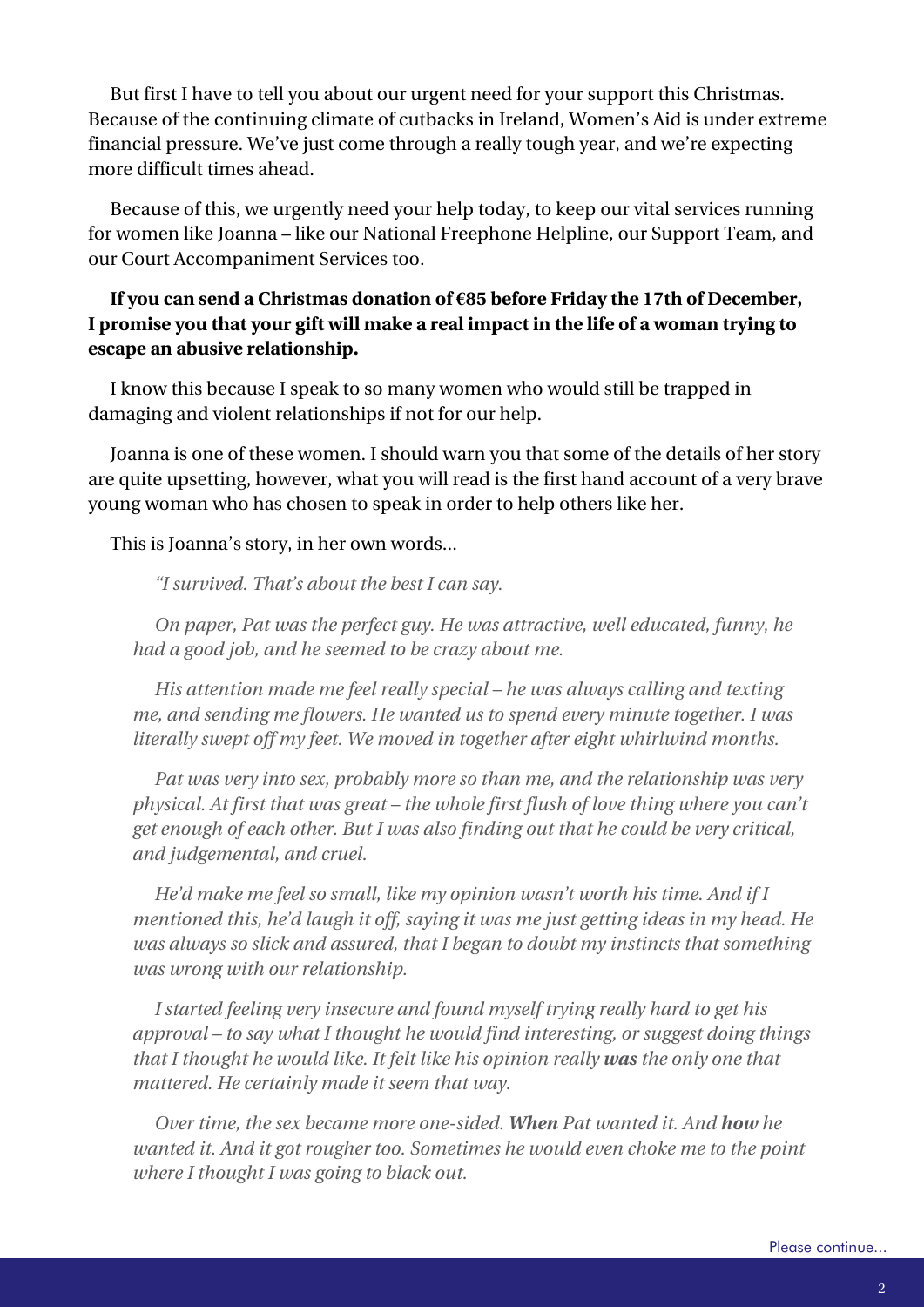*He began hurting me at other times too – not only during sex – but just if he got annoyed about something.*

*He would twist my arm behind my back, or pull my hair, or bend my fingers*  back. Once he bent them back so far I couldn't close my fist for a week. And when I *said I wanted to see the doctor he was furious. He told me it was nothing, and that I was being a baby.*

*It reached the point where the violence could happen at any time, for no reason whatsoever. He'd just hurt me for the sake of it. And he stopped even bothering to ask me about sex – he just did it, whether I wanted to or not.* 

*I gave up saying no because it was easier and because I thought if I said nothing there was a chance he wouldn't hurt me or be quite so cruel. But it usually made no difference."*

I'm sorry if some of this is distressing – but the disturbing truth is that a significant proportion of women who call our Helpline are reporting sexual abuse of this nature.

Over the last 12 months we have received calls from women who describe being beaten for refusing to have sex, as well as appalling acts of sexual cruelty, including being burned, choked, bitten and raped – sometimes in front of children who have been forced to stay in the room under threat of violence.

We have even received calls about men who have given their partners so-called "daterape" drugs throughout the course of their relationships.

What Joanna endured is rape. Her partner used fear, violence, and the threat of violence to force Joanna to have sex when she did not want to, and in a manner that she found both frightening and demeaning.

## **Even though rape within marriage was made illegal in Ireland 20 years ago, only one man has ever been convicted of this crime, and he had to be tried and found guilty twice before going to prison. Yet it goes on all the time.**

This <u>must</u> stop!

Last year alone we responded to calls from 335 women who told us they had been raped by their husbands or partners. But this is far from the true figure, because most women find it so difficult to talk about.

## **Please do all you can to help us eliminate all forms of domestic violence and abuse against women – we really are counting on your support today.**

As you can probably imagine, the psychological impacts of the kind of cruelty Joanna endured are devastating.

Most women feel so humiliated and degraded by this kind of abuse that they find it almost impossible to talk about it to anyone – especially family or friends.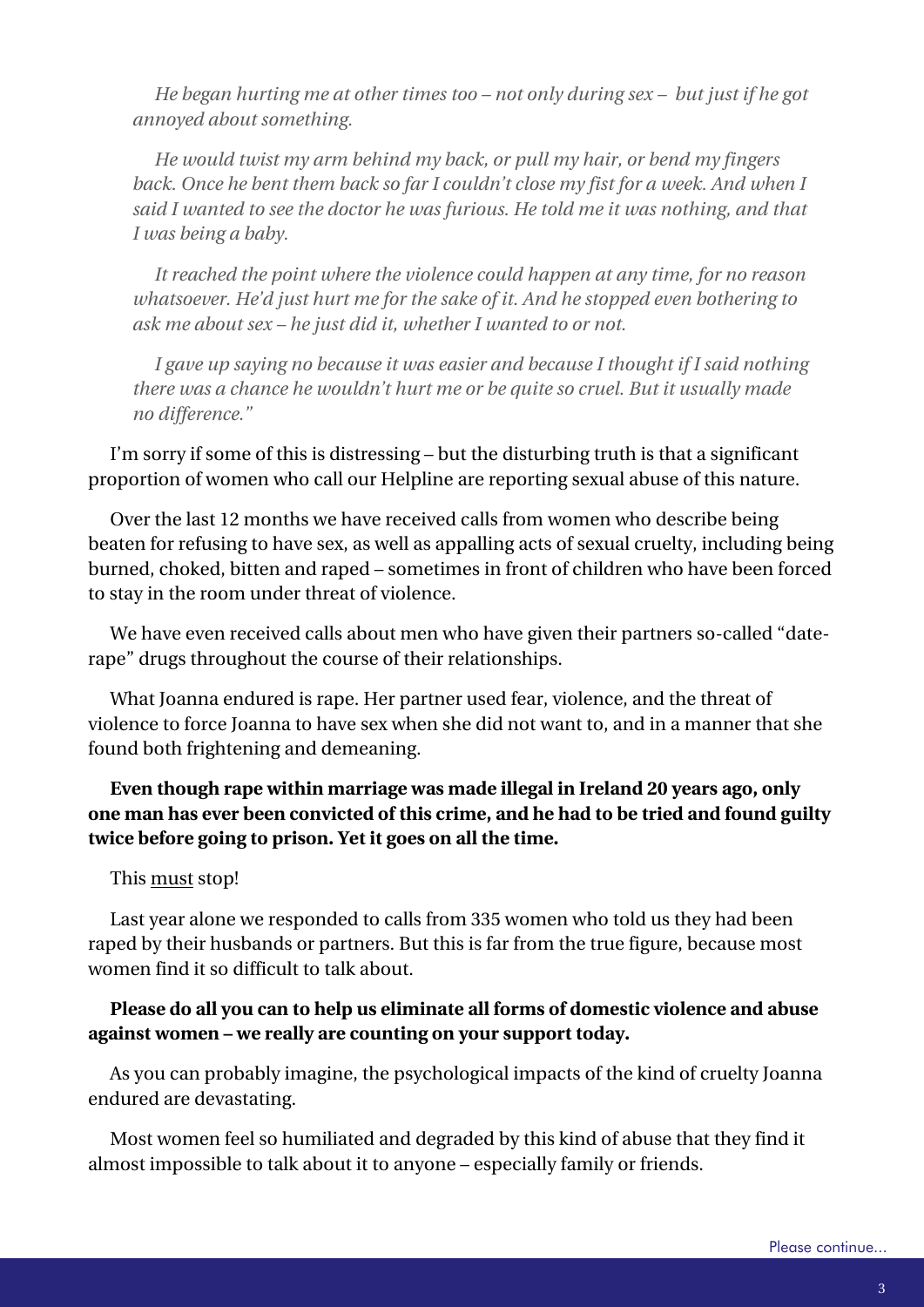**And this is one of many reasons why our confidential Helpline is so important, because it provides a safe, supportive space for women to share their experiences – on their own terms.**

And as you'll see from the rest of her story, this was also the case with Joanna...

*"I ended up like someone drunk in the gutter. I was only thirty-one, but I was so worn down by the humiliation I felt like a ninety year-old woman.* 

*I got through it one day at a time. I couldn't tell anyone the truth of what was happening to me – it was so unspeakable. And who would believe me anyway? Everyone thought he was brilliant, including my friends and my family.* 

*Then one day I saw the number for Women's Aid on the back of a supermarket receipt and without really knowing why, I picked up the phone and called.*

*The first couple of times I just hung up the phone when they answered but eventually I found the courage to speak. To begin with I only talked about Pat's verbal cruelty, and how my self-confidence was at rock bottom. But gradually, over a few calls, I opened up a bit more and eventually disclosed all the other things that were happening.*

*It was very hard to do, but I knew I had to do it because I realised that I had done nothing to deserve this awful treatment.*

*When I moved out, Pat told everyone I'd been sleeping around, that the breakup was all my fault, and that I was a complete bitch. My family and friends know different now, and are starting to realise he's not the great guy he once seemed.* 

*They don't know everything though – I simply couldn't bring myself to tell them. Women's Aid were there for that. To listen, to tell me I wasn't the only one going through this, and to help me find the courage to leave.* 

*Recently, I feel like I might be moving on from simply surviving, to actually living again. And that's a really good feeling."*

I hope you feel as moved by Joanna's words as I was. They stir up so many emotions for me. Admiration for her courage. Sympathy for what she endured. And anger that she should have had to suffer alone for so long.

Sadly, almost every day we receive a call from someone living through this kind of hell. They come from all walks of life. All ages. They are just like the women you and I know – our friends, women we work with, women we meet casually in shops and restaurants, our sisters... our daughters.

We cannot leave them alone.

Fortunately though, there is good news too.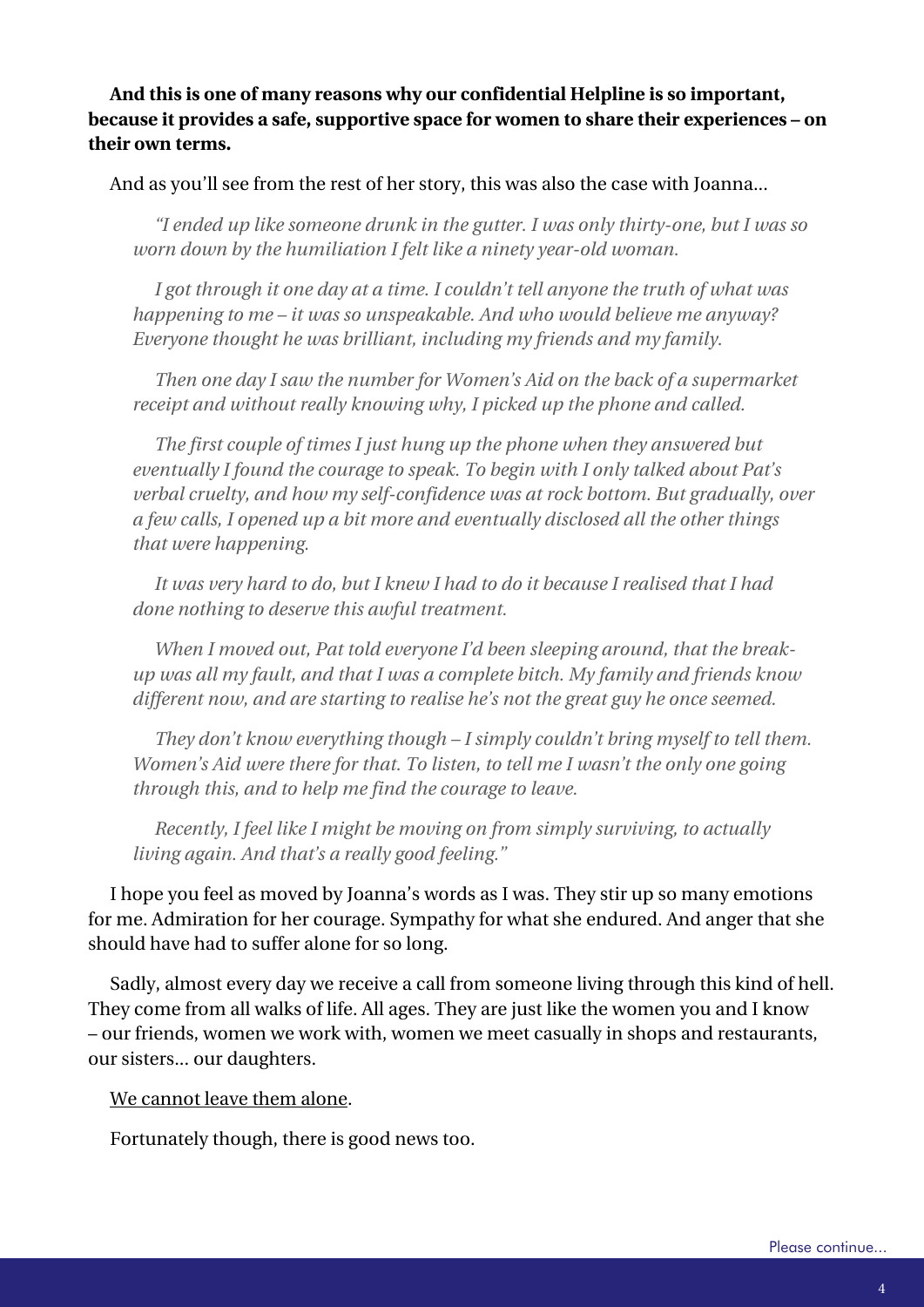Because every day – thanks to the incredible support we receive from amazing people like you – our Helpline volunteers are also helping women like Joanna.

And our Support Team is meeting with women like Joanna – giving them the face-toface support they need to escape lives of violence and fear.

And we're also out there accompanying women like Joanna to court – to help them through the impersonal and often intimidating legal procedures necessary to protect and secure their personal safety.

#### **Without support from people like you – none of this would be possible.**

 Joanna would still be trapped in a relationship with a cruel and abusive man. And so many other women who count on Women's Aid services, would truly be alone.

That's why we need your support so much this Christmas.

**Please do all that you can to help us keep running our essential services for women**  trapped in cruel and abusive relationships, by making a generous gift of €85 before the **17th of December.**

Thank you so much!

Yours sincerely,

Margaret enfanturi

Margaret Martin Director

P.S. Please try to send your urgent Christmas gift of €85 or more before the 17th of **December to help us secure all of our vital services for 2011 – including our confidential National Freephone Helpline, our Support and Court Accompaniment services, and our Advocacy and Campaign objectives for the year ahead. Thank you so much!**

**About Joanna: Joanna's experience is based on real accounts as told to the Women's Aid National Freephone Helpline and Support Services. Specific details and circumstances have been changed in the interests of protecting identity and to preserve the confidential nature of Women's Aid services.**